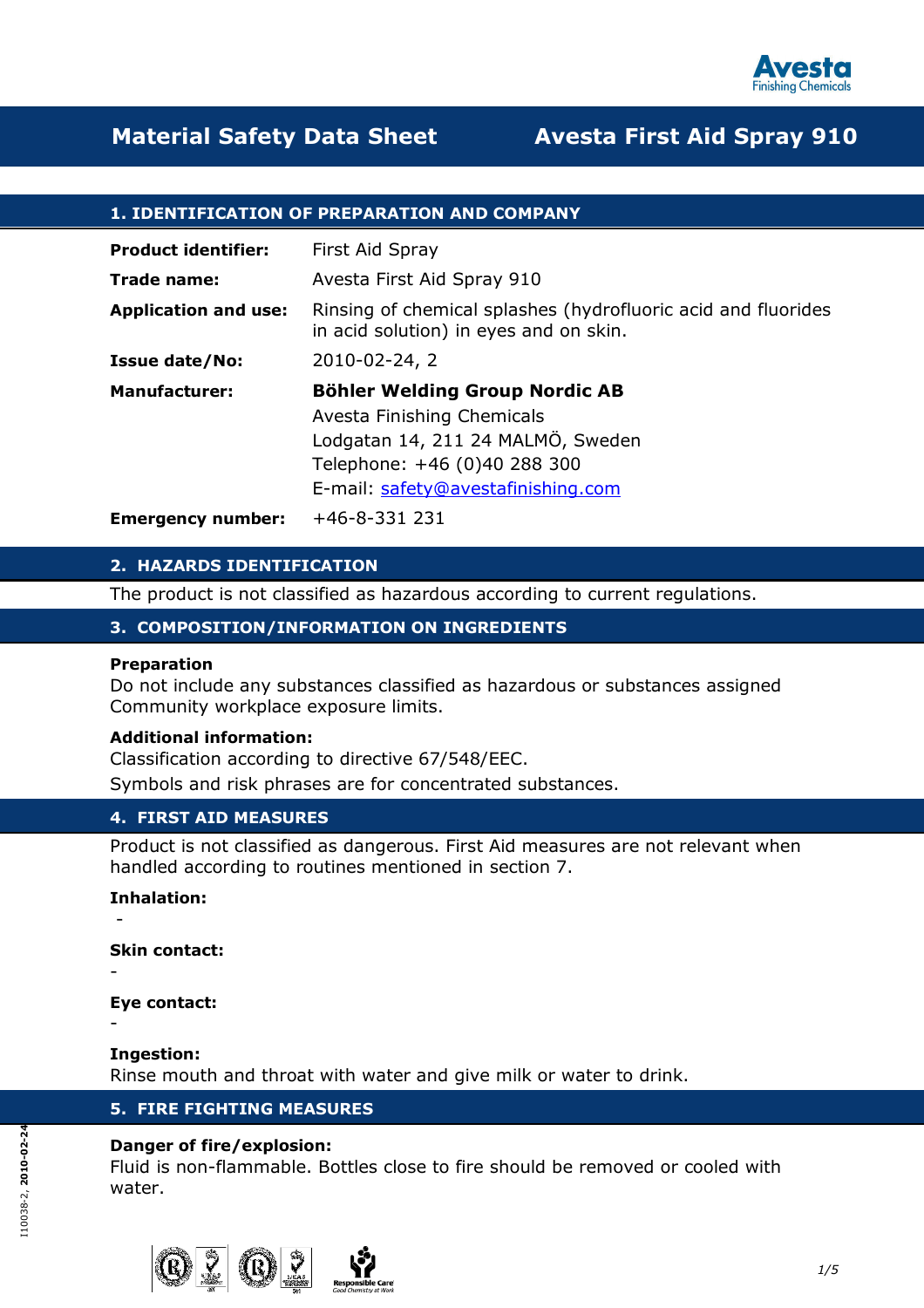

#### Extinguishing media:

Use water spray to cool fire-exposed containers. Substance is non-flammable; use agent most appropriate to extinguish surrounding fire.

Protective clothing for firemen: Normal protective clothing.

# 6. ACCIDENTAL RELEASE MEASURES

## Personal precautions:

See section 7 and 8.

Environmental precautions (water, air, soil): Prevent spillage from entering sewage or public waters.

#### Spillage and decontamination:

Spillage should be flushed with water or picked up with absorbent material and disposed of in full compliance with federal, state and local regulations. See also section 13.

## 7. HANDLING AND STORAGE

#### Handling

Avoid long and repeated exposure. Keep good hygien when working with chemicals.

#### Storage

#### Storage conditions:

Must be kept in its original package.

#### Specific use:

Contact manufacturer/supplier for more information.

# 8. EXPOSURE CONTROL/PERSONAL PROTECTION

#### Exposure limits:

-

Personal protection equipment: Not relevant.

Environmental exposure controls: See section 6 and 7.

# 9. PHYSICAL AND CHEMICAL PROPERTIES

Physical state (form, colour, smell) at 20ºC: Aerosol containing odourless and colourless aqueous liquid

# Properties are for aqueous liquid:

Boiling point: 100ºC

Flash point / Explosion properties: Not applicable

#### Specific temperatures: Solid-fluid 0ºC



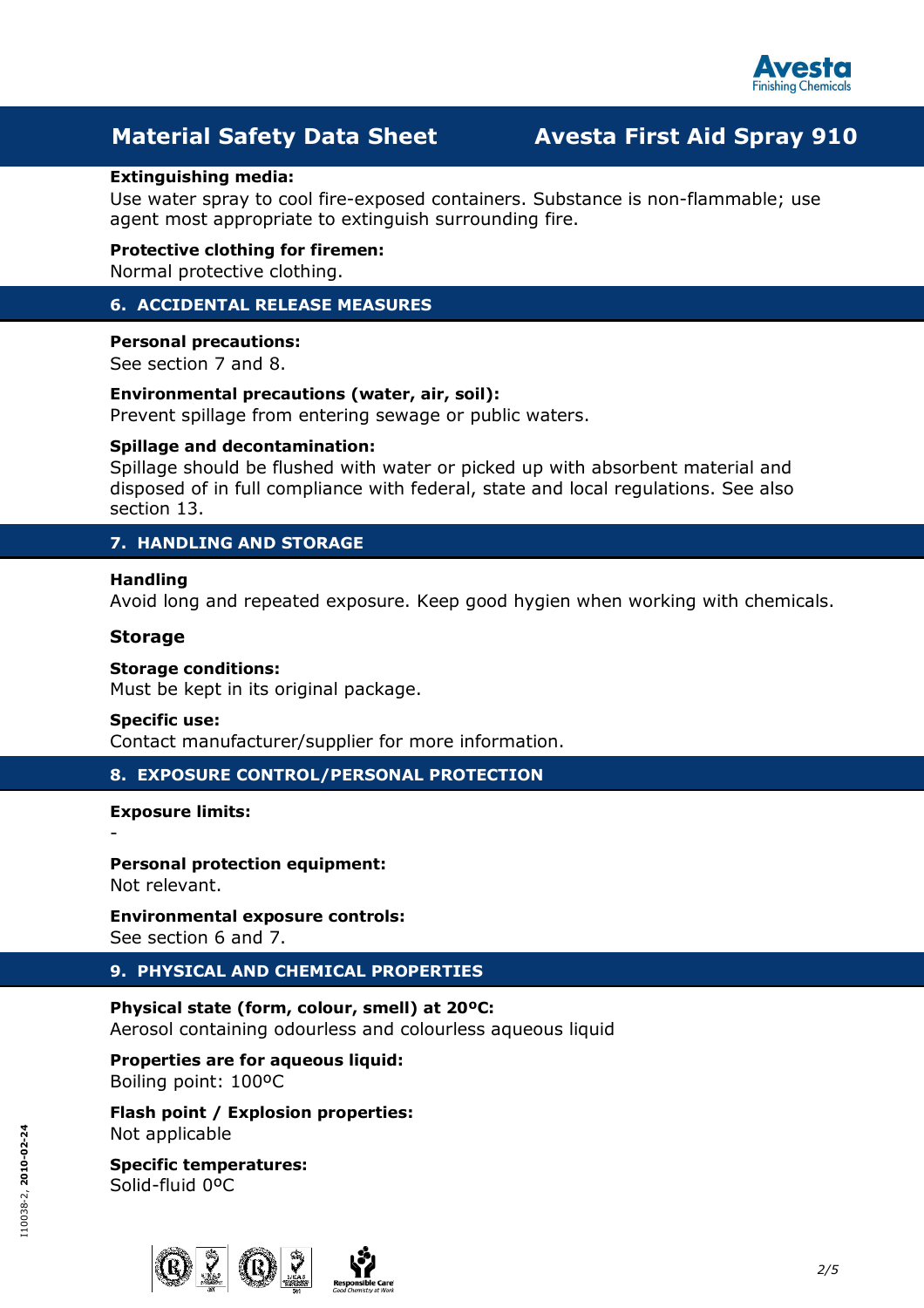

pH: 7,4 at 20ºC

Density: 1.047  $g/cm^3$  at 20°C

Solubility in water at 20ºC: Completely soluble.

# 10. STABILITY AND REACTIVITY

## Stability:

Stable and non-reactive solution.

# Conditions to avoid:

Not known.

Materials to avoid:

Not known.

Hazardous decomposition products: None

11. TOXICOLOGICAL INFORMATION

## Acute toxicity

## Acute oral toxicity in the rat:

Classified as non toxic: DL50 orally in rats>2000mg/kg (Test from CERB 1999, test number 990553ST)

# Local effects

## Effects on the skin:

Classified as non irritant to rabbit skin (Test from safepharm, grade 0.0, test number 133/7,24.09.87)

## Effects on the eyes:

Classified as non irritant to rabbit eye. (Test from safepharm, grade 1.3, test number 133/8, 08.10.87)

# CMR-effects:

Not known

# 12. ECOLOGICAL INFORMATION

# Mobility:

Completely soluble in water.

# Persistence/degradability:

No data

Bio accumulative potential:

The product is not regarded as bioaccumalative.

#### Results of PBT assessment: See section 16.

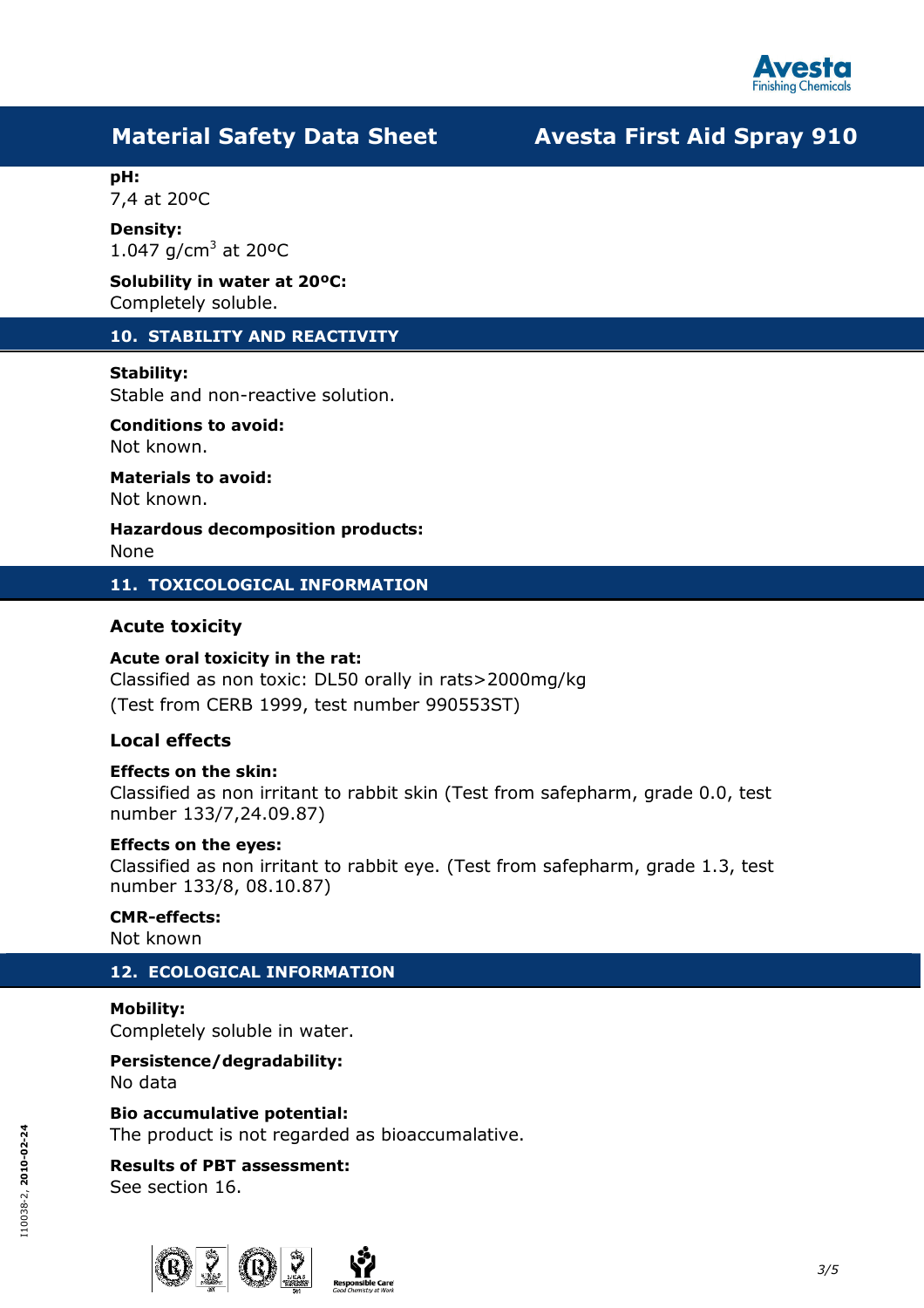

#### Other adverse effects:

Not known

## 13. DISPOSAL CONSIDERATIONS

The product itself is not hazardous. Related waste can be hazardous, allotting of EWC-code should be made on the basis of the source causing the waste. Consult with your local authorized and licensed waste disposal agency and ministry of environment

For instructions and procedures for approved waste disposal.

# 14. TRANSPORT INFORMATION

# International regulations (UN)

UN-Classification No: 1950

Classification code:

A

-

Proper shipping name: AEROSOLS LTD QTY

Packaging group:

IMDG (Sea): Class 2.2 EmS F-D, S-U

ADR/RID (road, rail): Class 2

IATA/DGR (air): Class 2

Additional information: The product is to be transported according to dangerous goods regulations.

# 15. REGULATORY INFORMATION

## Hazard and safety information:

According to handling of dangerous goods.

#### Chemical Safety Assessment:

Has not been carried out for this product (or substances in the preparation).

#### Classification / Marking

Product is not classified as hazardous according current regulation, neither does it contain a substance with Community Workplace Exposure Limit. Since it is an Aerosol dispenser the product should be marked as follows (75/324/EEC):

"Pressurized container: protect from sunlight and do not expose to temperatures exceeding 50º C. Do not pierce or burn, even after use."

#### Regulations:

1907/2006/EC, KIFS 2005:5, 2005:7, 1998:8, 2007:3, AFS 2005:17, 2004:4

## 16. OTHER INFORMATION





4/5